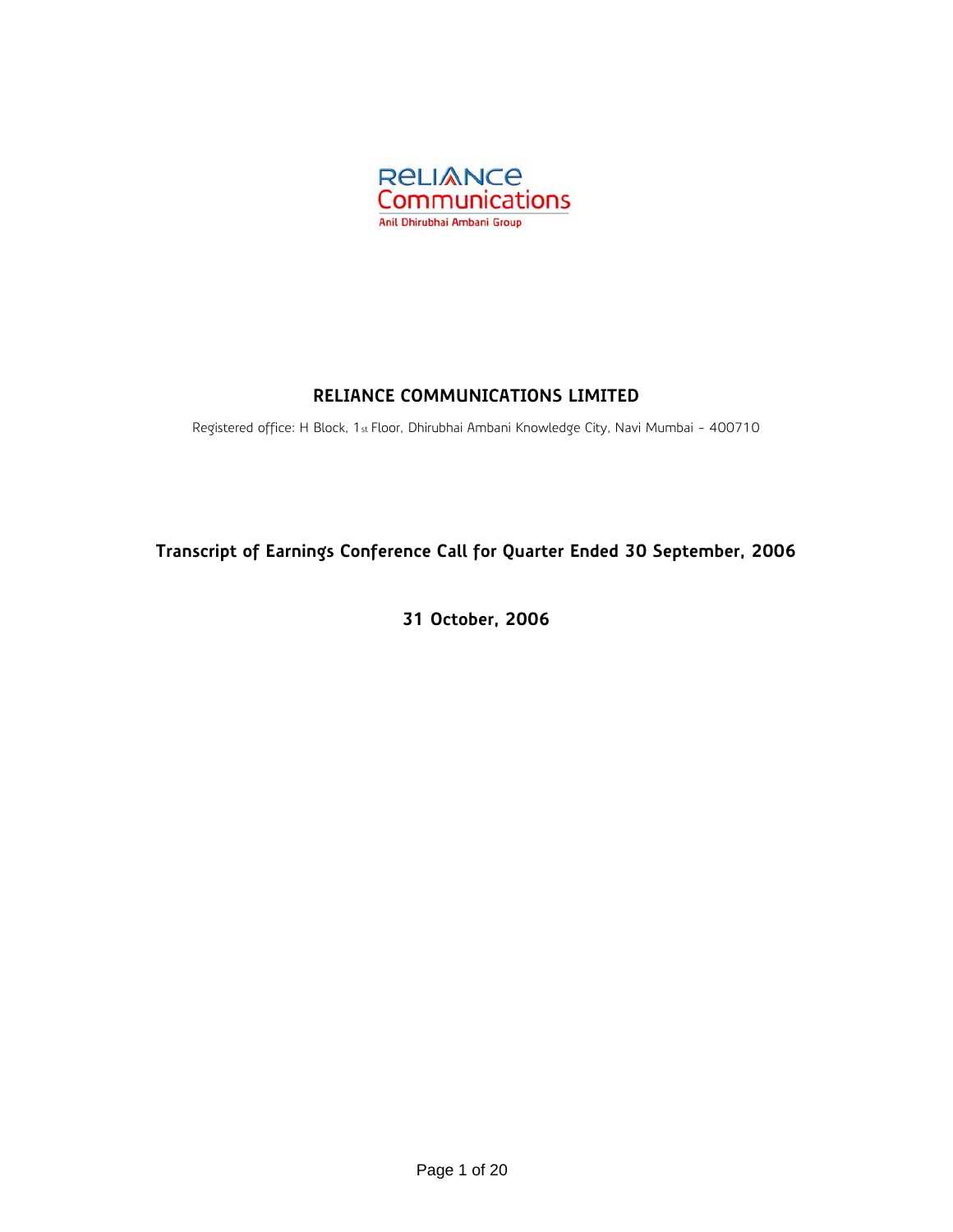## Moderator

Good evening ladies and gentlemen. I am Pratibha the moderator for this conference. Welcome to the Reliance Communications Conference Call hosted by JM Morgan Stanley. For the duration of the presentation all participants' lines will be in the listen only mode. After the presentation, the question and answer session will be conducted for participants at the international bridge followed by Q&A session for participants at the India bridge. I would now like to hand over to Mr. Vinay Jaising of JM Morgan Stanley. Thank you and over to you, sir.

## Vinay Jaising

Thank you, Pratibha. Good morning, afternoon, or evening, ladies and gentlemen. We at JM Morgan Stanley are pleased to host this call and welcome you all to this analyst and investor briefing on the second quarter results for Reliance Communications. We would like to take this opportunity to extend our congratulations to the Reliance management on the great set of results. We have a full representation of the Reliance Communications senior management on the call today spearheaded by the Chairman, Mr. Anil Dhirubhai Ambani. On behalf of all the participants and JM Morgan Stanley, I would like to thank the senior management for taking the time to be with us on the call today and would now like to hand over the call to Dan Newman at Reliance Centre to initiate the proceedings. Over to you, Dan.

## Dan Newman

Thanks Vinay and a warm welcome to all participants. Today, we have present from Reliance Communications, our Chairman, Mr. Anil Dhirubhai Ambani, and the leaders of our three strategic business units, Mr. B.G. Khurana, who leads Global, Mr. Prakash Bajpai who leads Enterprise, and Mr. S.P. Shukla who leads Personal, including Fixed Wireless and Mobility. In addition to the dial in participants, this call is also being audio-streamed to all the financial news channels in India.

Mr. Ambani will begin the call with some key observations about Reliance Communications today, the markets and our overall performance, following which our business leaders will summarize the performance of each business. There will then be time for Q&A. The call duration is scheduled for one hour. I must remind you that the overview and discussions today may include certain forward looking statements that must be viewed in conjunction with the risks that we face. It is now my pleasure to hand over to Mr. Ambani.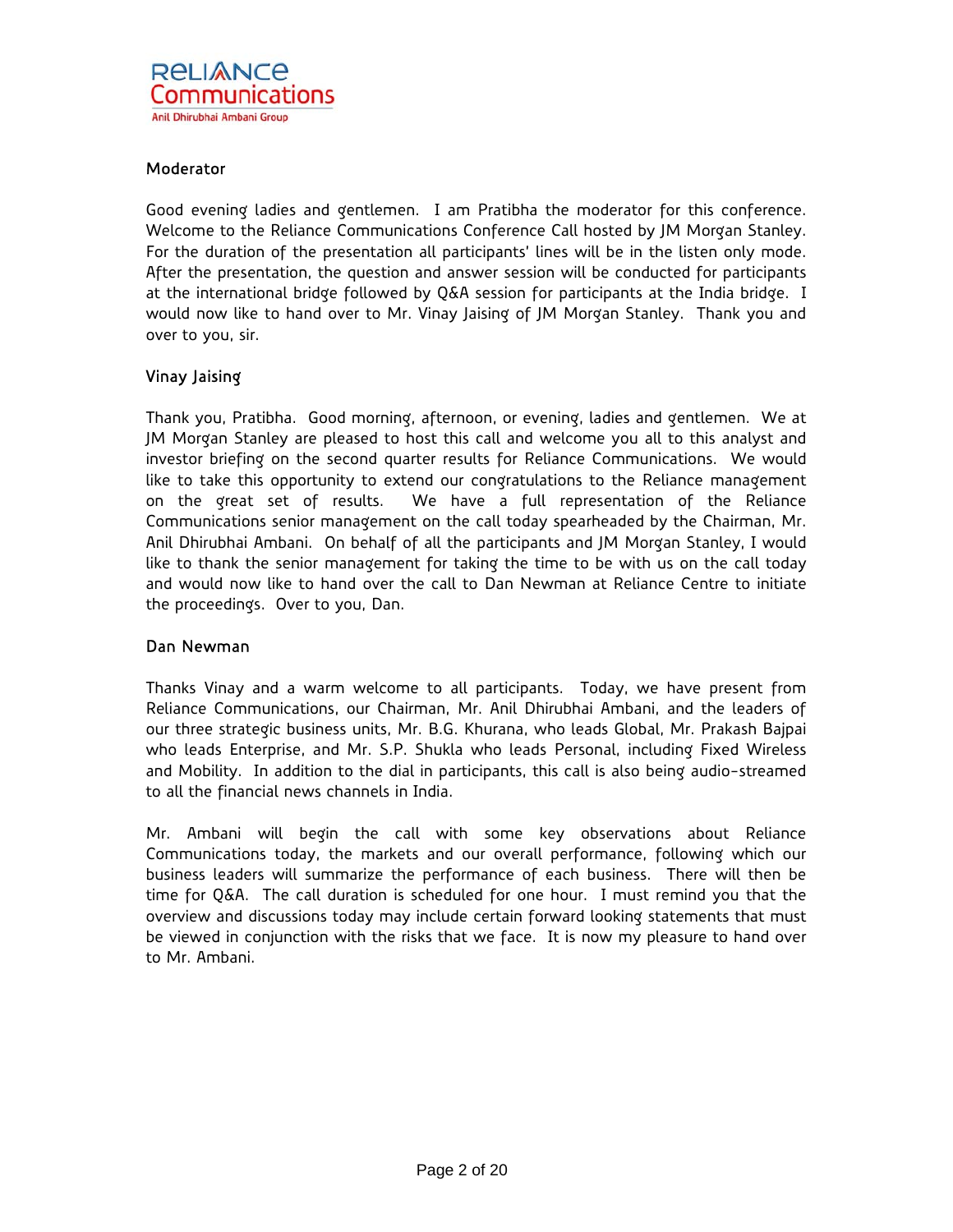## Anil Dhirubhai Ambani

Good evening, and welcome to this call for our second quarter results. I thank all of you for taking the time to join us today. I would also like to extend a very warm welcome to the investors who are listening in through the TV channels across the country.

To begin with, I would like to spend a few moments on walking everybody through what really is Reliance Communications.

We are today only 239 days old as a publicly listed company and I take this opportunity to brief all of you on how Reliance Communications ranks on some of the key parameters. Our market capitalization crossed Rs.80,000 crores or roughly US\$17.5 billion yesterday. This ranks us amongst the top five private sector companies in India. Considering that Reliance Communications' focus is largely on a single geography, that is India, we have emerged as amongst the top six most valuable telecom companies in Asia. Our customer base of nearly 29 million customers ranks us amongst the top ten Asian telecom companies. Our customers include 750 of the top 1,000 enterprises in India, nearly 28 million individual consumers in India, and over 900,000 individual consumers overseas.

In addition to our customers and our over 2 million shareholders representing perhaps the largest shareholding family in India, Reliance Communications is ably supported by over 40,000 employees who are driving our growth.

As I turn to our three businesses, Global, Enterprise, and Personal, I must say that our highest growth potential is emerging from our Global and Enterprise businesses, though most of the analysts' attention is focused primarily only on our Wireless business.

First, let us talk about our Global business.

Reliance Communications is the only Indian telecom company which has operations and customers in 28 developed countries globally.

We have the world's largest next generation IP-enabled connectivity infrastructure comprising over 150,000 kilometers of fiber-optic cable systems in India, the US, Europe, Middle East, and the Asia Pacific region. This is comprised of 88,000 kilometers of fiberoptic voice and data networks reaching deep into every part of India; and 65,000 kilometers of international submarine cable networks – the largest private submarine cable network in the world – giving us a presence in six continents.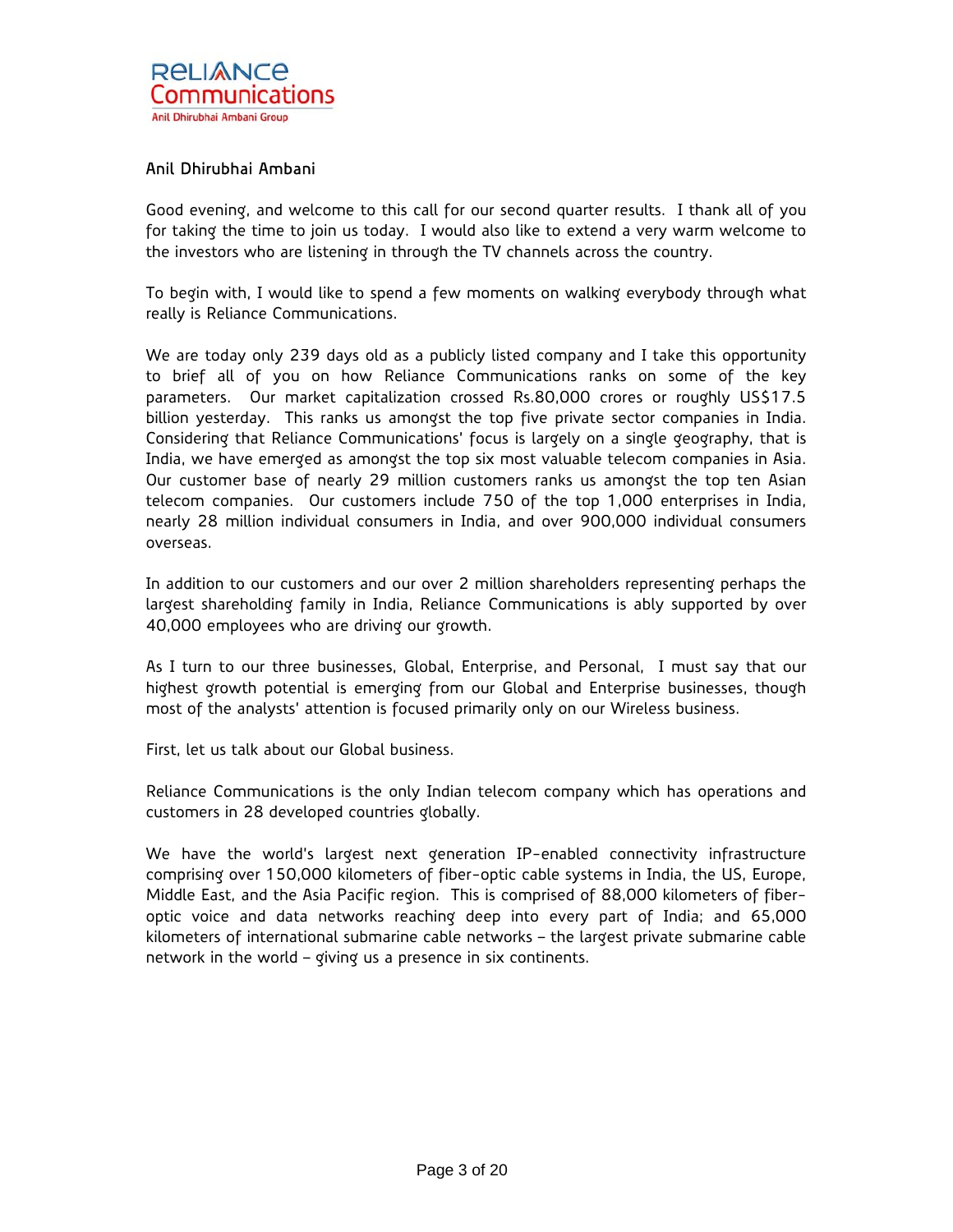We have the leading market share of over 40% in all international voice calls to and from India. This is a market of over Rs.5,000 crores or US\$1 billion per year. We are the only Indian telecom company which has 900,000 retail customers of our own in the United States, Canada, UK, and Australia. These customers use Reliance Communications' services to make calls to 170 countries globally, in addition to, of course, making calls to India. We are the #1 private sector player in the national long distance market with a market share of 22%. The national long distance market is a roughly Rs.6,000 crores or US\$1.3 billion per year market.

I would now like to move to our Enterprise business. The enterprise business is the youngest business in our portfolio of services. Reliance Communications offers unique and value-added products and services to large and medium size corporates for their communications, networking, and IT infrastructure needs across the country. This is a market of over Rs.5000 crores or over a US\$1 billion a year growing at an exponential rate of 40% per annum. Currently, EBITDA margins are in the range of 40-50%. Within a year of launch, we have emerged as a market leader in this space with a share of 65% in all new business acquisitions. We serve 750 of the top 1,000 large corporates in India and over 10,000 small and medium businesses including marquee customers such as Yahoo, Google, UBS, GE Money, Wachovia Bank, Infosys, Microsoft, Hindustan Lever, Proctor & Gamble, and Star TV. We are the #1 provider of internet capacity in India and also the #1 operator of internet data centres with a market share of over 60%.

To move to our Personal business, which comprises our Fixed Wireless and Mobility businesses, we presently have 27 million fixed wireless and mobile customers representing roughly a 20.5% market share. We are growing our wireless customer base consistently at over 1 million additions per month. Our GSM franchise is by far the most profitable in the whole of India and is also the fastest growing GSM operator in India. We are the #1 private sector operator in the public call office market with a market share of over 50%. We are also the #1 electronics retailer in India, selling over 1 million handsets each month through our Reliance World outlets and distributors. We support our growing customer base through our 24x7 multi-lingual 6,000 seat contact center, the largest and most advanced network operating center in the world, located at the Dhirubhai Ambani Knowledge City near Mumbai, and the largest internet data centre capacity at multiple locations in India.

In summary, our unique, fully integrated, IP-based telecom operations put us in a class of our own in the fastest growing telecom market globally, India, enabling us to deliver unmatched value to our over 2 million shareholders.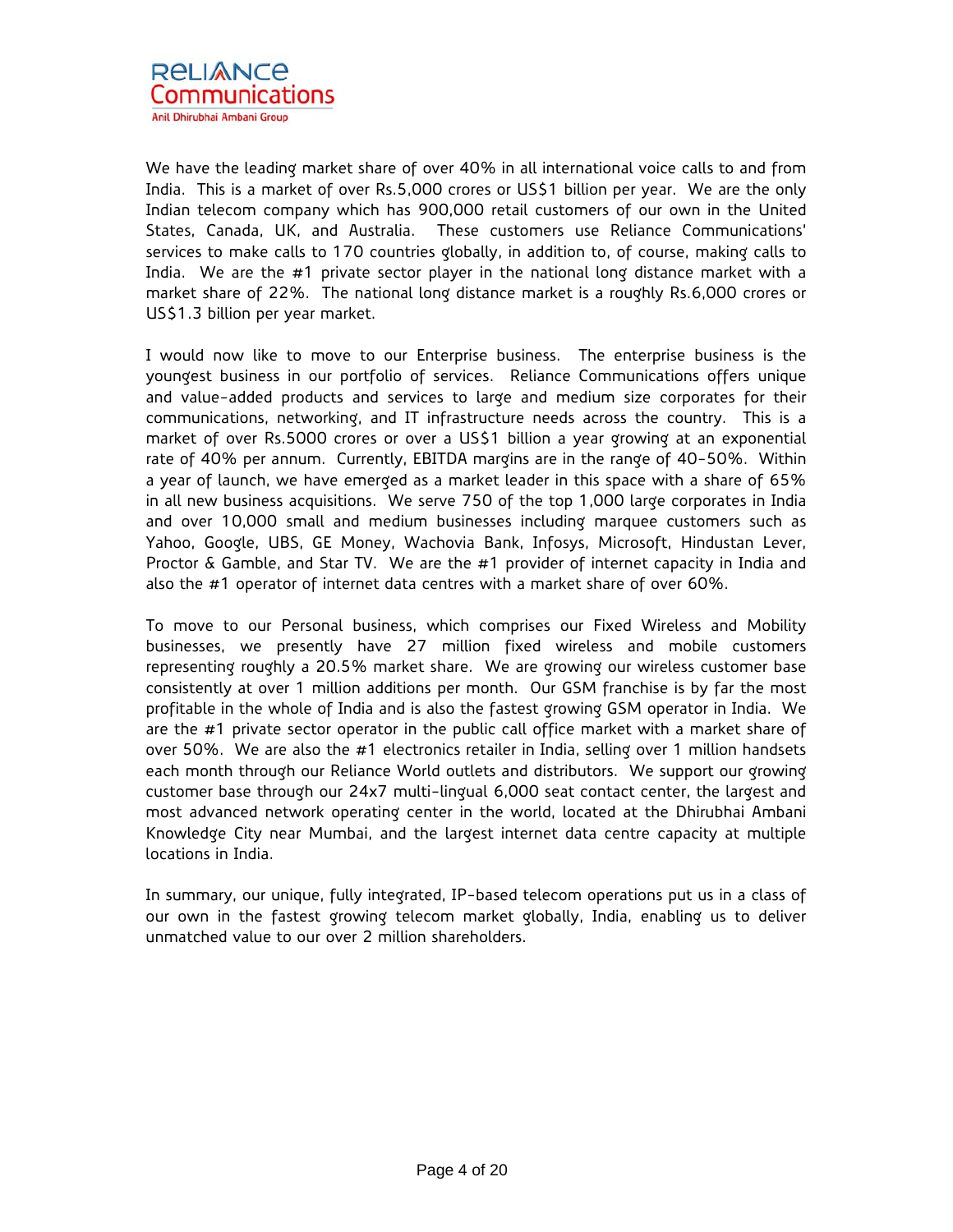I would like to now make some comments on the markets and growth. Let me first share with you an overview of the acceleration and growth momentum achieved by the Indian telecom market. The country has witnessed strong economic growth over the last decade and is now targeting double-digit growth. Telecom businesses are an integral part of the infrastructure required for achieving such growth. In the past, the world looked at India or China. Now that has changed and people talk of India and China. China has more than 450 million mobile subscribers and growing. India, even now, has only about 125 million mobile subscribers. Not surprisingly, India has overtaken China in terms of net customer additions during the last quarter, when the Indian mobile customer base grew by more than 6 million customers in a particular month. We are confident that this growth will accelerate and the mobile subscriber base will reach 500 million over the next few years at which stage the penetration rate will still be under 50%. This indicates the very large long-term potential for continuous and rapid growth. Similarly, the potential for our other telecom businesses is reflected by the fact that India currently has over 120 million TV owners compared to 125 million mobile subscribers - even though television sets are more expensive than mobile handsets. Today, there are more than 50 million internet users, but less than 1 million broadband lines. There is a vast potential of exponential double-digit growth on a sustainable basis for a long period of time as far as broadband is concerned. Backed by supportive government policies and a regulatory-light regime, the telecom industry environment is conducive to competition and further market growth and we at Reliance Communications remain extremely optimistic on future growth prospects.

To quickly move to our financial performance, the highlights of our financial results in the quarter ended 30 September, 2006, are net profit of Rs.702 crores or US\$153 million compared to a loss of Rs.19 crores or a negative US\$4 million in the corresponding quarter last year. EBITDA of Rs.1,353 crores or roughly US\$294 million representing growth of 216% over the corresponding quarter last year. Revenue growth of 40% at Rs.3,526 crores that is US\$767 million compared to Rs.2,522 crores that is US\$549 million, with expansion of our EBITDA margin to 38.4% from 16.9% in the corresponding quarter last year. Our total assets were Rs.32,281 crores, roughly US\$7 billion. And our net debt reduced to about Rs.2,000 crores, that is just about US\$450 million, a net debt to equity ratio of only 0.16:1, providing substantial borrowing ability to fund our future capex.

The diversified nature of our business is a corner stone of our future success. Our objective of achieving profitable growth remains a key mantra for us.

I will now request my colleagues to update you on the progress made by each of our businesses during this quarter. I now hand over to Mr. Khurana who leads our Global business.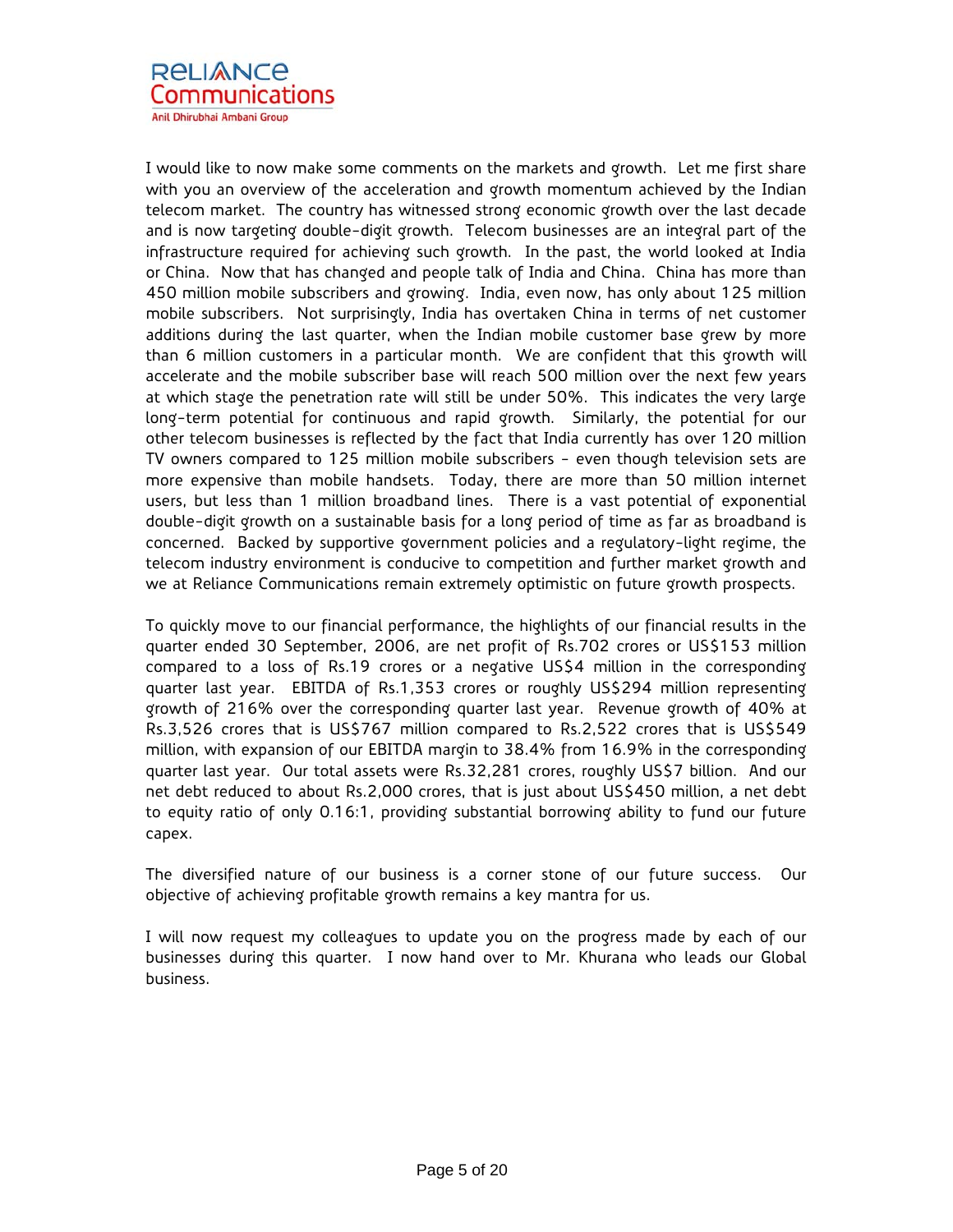

## B.D. Khurana

Thank you, Mr. Ambani.

I would like to provide a brief overview of our Global business, which comprises of voice and data markets.

First in the voice market, we offer national and international long distance, that is NLD and ILD, calling services. We carry long distance traffic from most of the world's leading telecom operators, telecom service providers in India, as well as our own internal customers. In USA, Canada, UK, and Australia, we offer virtual calling card services. The service known as Reliance IndiaCall constitutes 40% of the total retail traffic from USA to India. In India, we are #1 in market share of international minutes and have the largest market share of any private sector operator in national long distance. Our competitive position is under-pinned by the unparalleled reach of our network, both within India and across the globe.

In our data business, we own the largest private submarine cable system in the world, the FLAG Global Network. We carry data traffic around the world - from the US to Europe, the Middle East, India, South East Asia, through to Japan. We are in all emerging and fast growing markets. We are the largest provider of data capacity in the Middle East and Asia.

Taking you through the highlights of the quarter, for our Global business, the key financial highlight of Q2 was the 183% growth in EBITDA to Rs.320 crores that is US\$70 million equivalent, compared to the corresponding quarter last year. EBITDA margins increased from 9% to 24.3% in the same period. This was achieved by delivering significant growth in our voice and data offerings. The Global business contributed 31% of our revenues during the second quarter. In the ILD business, we maintained our leading market share in the face of intensifying competition. Our NLD volumes showed more than 20% growth during Q2 over Q1 of the financial year as we significantly increased the traffic carried for other operators in India.

During Q2, we commissioned the FALCON Cable System. FALCON is the world's largest private submarine cable system to be constructed in the last five years. It was launched four months ahead of schedule and at 80% of the projected cost. FALCON debottlenecks the routes from India through the Gulf to Europe where demand is growing at a very high rate. Our focus on data has once again resulted in a higher contribution during the quarter, allowing us to keep growing the Global business segment with higher EBITDA margins and profitability.

I will now hand over to Mr. Prakash Bajpai to discuss the performance of our Enterprise business.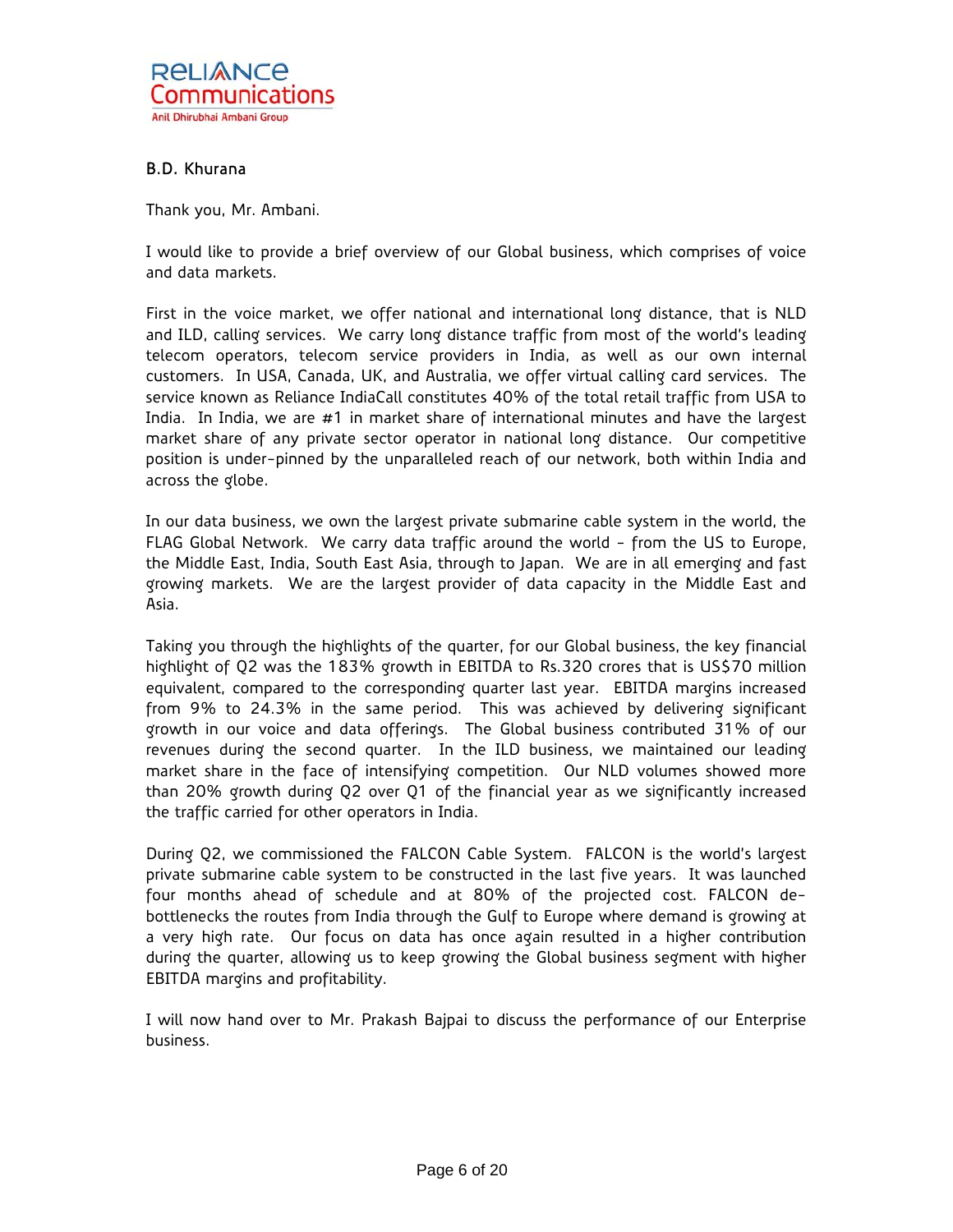

## Prakash Bajpai

Thank you, Mr. Khurana and hello everyone.

I will now take you through the performance of our Enterprise business. In this segment, we offer the most complete portfolio of enterprise voice, data, video, internet, and IT infrastructure management services of any operator in India to the premier enterprise market segment. Our enterprise broadband services launched just over a year ago have leveraged our existing metro fiber-optic networks by extending the same to the customers' buildings. Having acquired a lead position in the top corporate segment, we are now beginning to proliferate to the vast SME segment, a majority of which is scattered over the top 100 cities of this country.

Let me talk about the performance highlights of the quarter for the Enterprise business. The Enterprise business emerged as our fastest growth business segment during the second quarter. Compared to the corresponding quarter last year, revenues grew three times to more than Rs.270 crores or US\$59 million. EBITDA increased more than 8 times to exceed Rs.120 crores that is US\$26 million, and our EBITDA margin increased to 45% in Q2 this year from 17% of the Q2 last year. During the quarter, we significantly broadened our SME customer base, while also penetrating further into premier enterprise accounts. Some of the acquisitions made in the quarter include names like Google, Deutsche Bank, UBS, Wachovia Bank, GE Money. We continue to win repeat growth business constituting a larger proportion of our customers' telecom and IT expenditure. The enterprise data market in India is around a US\$1 billion market, which is growing at a rate of around 40% per annum. Within the short period since our launch, we have become the service provider of choice for the most advanced services which are driving the growth of data market. We plan to now repeat the success in the SME segment, as well as expand building connectivity rapidly - and have in fact added 160,000 buildings in the first half of the financial year.

I will now hand it over back to Mr. Shukla for covering the Personal business.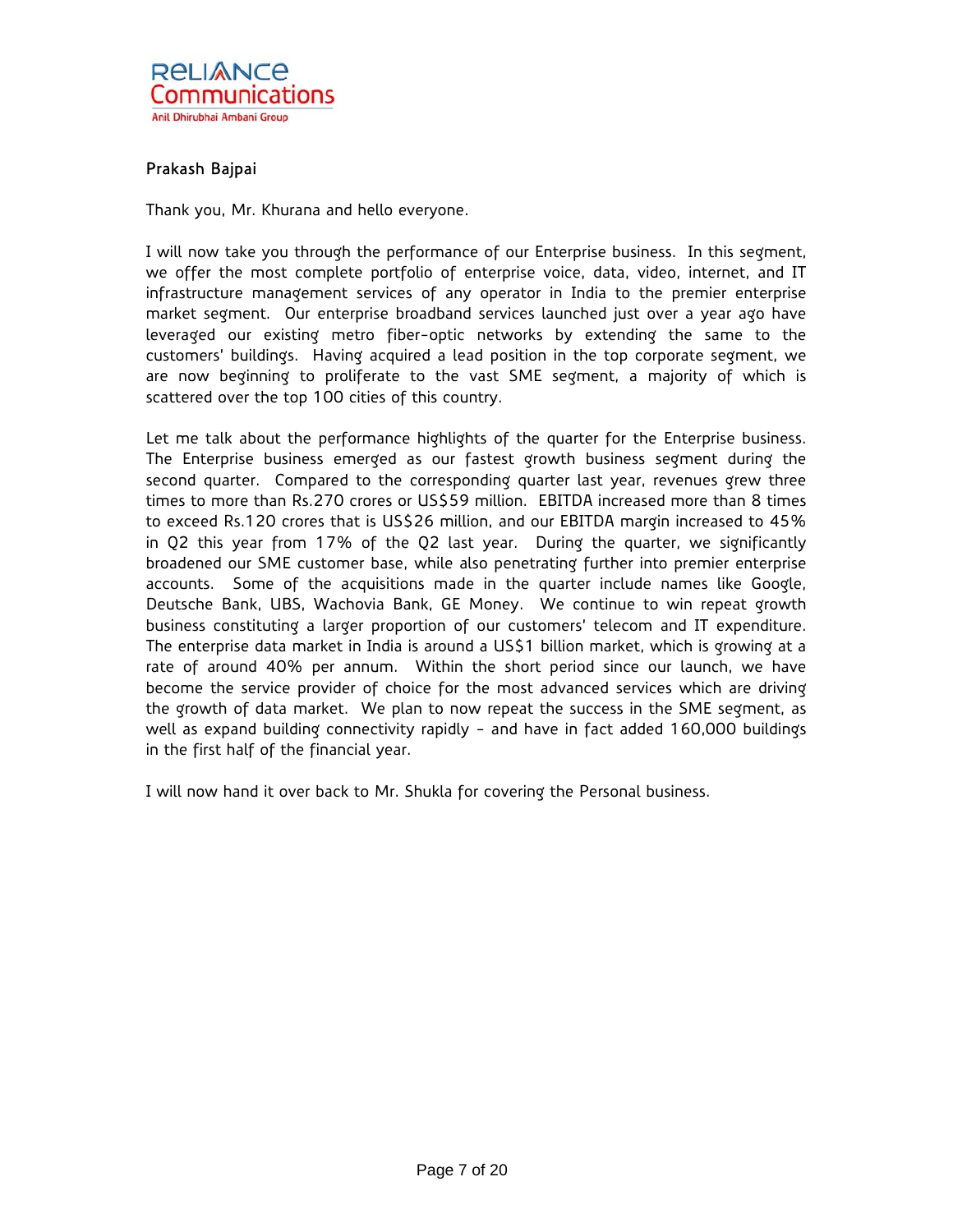## S.P. Shukla

Thank you Mr. Bajpai and hello everyone.

To provide you with a brief introduction of our Personal business, we offer CDMA and GSM-based mobile and fixed wireless services. They include voice, data, and valueadded services for individual consumers and enterprises. Our primary brands are Reliance Mobile for the mobile portfolio of services and Reliance Hello for the fixed wireless portfolio of services. Within three years of launch, we have become the largest provider of wireless communication services in the country, as measured by voice and data minutes of use.

The performance highlights of Q2 are: as on 30 September, we had 26 million wireless customers representing a 20.5% market share of the All-India wireless market. During this quarter, EBITDA of our Wireless business increased to Rs.929 crores that is US\$202 million from Rs.510 crores that is US\$110 million, an increase of 82% over the same period last year. Our revenues increased 45% to about Rs.2,600 crores that is about US\$550 million in the same period. This growth was delivered on the back of increasing momentum in new customer additions. We added 3.5 million wireless customers during Q2, which is more than double the additions compared to the corresponding quarter last year. This has established Reliance Communications as the fastest growing service provider in the country. Our share of wireless customer net additions increased to 19.9% in Q2 from 17.6% in Q1. Significantly, we added more than 1 million wireless customers every month during the quarter under review. Prepaid customers comprised over 94% of the new wireless additions in Q2 further improving the company's already strong customer credit risk profile. Users of wireless multimedia services increased further to 8.1 million in September, continuing the upward trend in usage of these services by our customers. While on the subject of value-added services, we launched CRBT that is caller ring back tones in the last quarter and acquired 1 million customers within six weeks who are already contributing to our enhanced VAS revenues. Our total traffic grew by 7% over the quarter. We still maintain our revenue per minute at 77 paise. Capex during the quarter increased to about Rs.1,500 crores that is US\$330 million as we invested to support the continued strong momentum in customer acquisitions. Our network coverage has now expanded to over 6,000 cities and towns from around 3,000 this time last year, and today we cover more than 54% of the Indian population. Now, I hand back to Dan.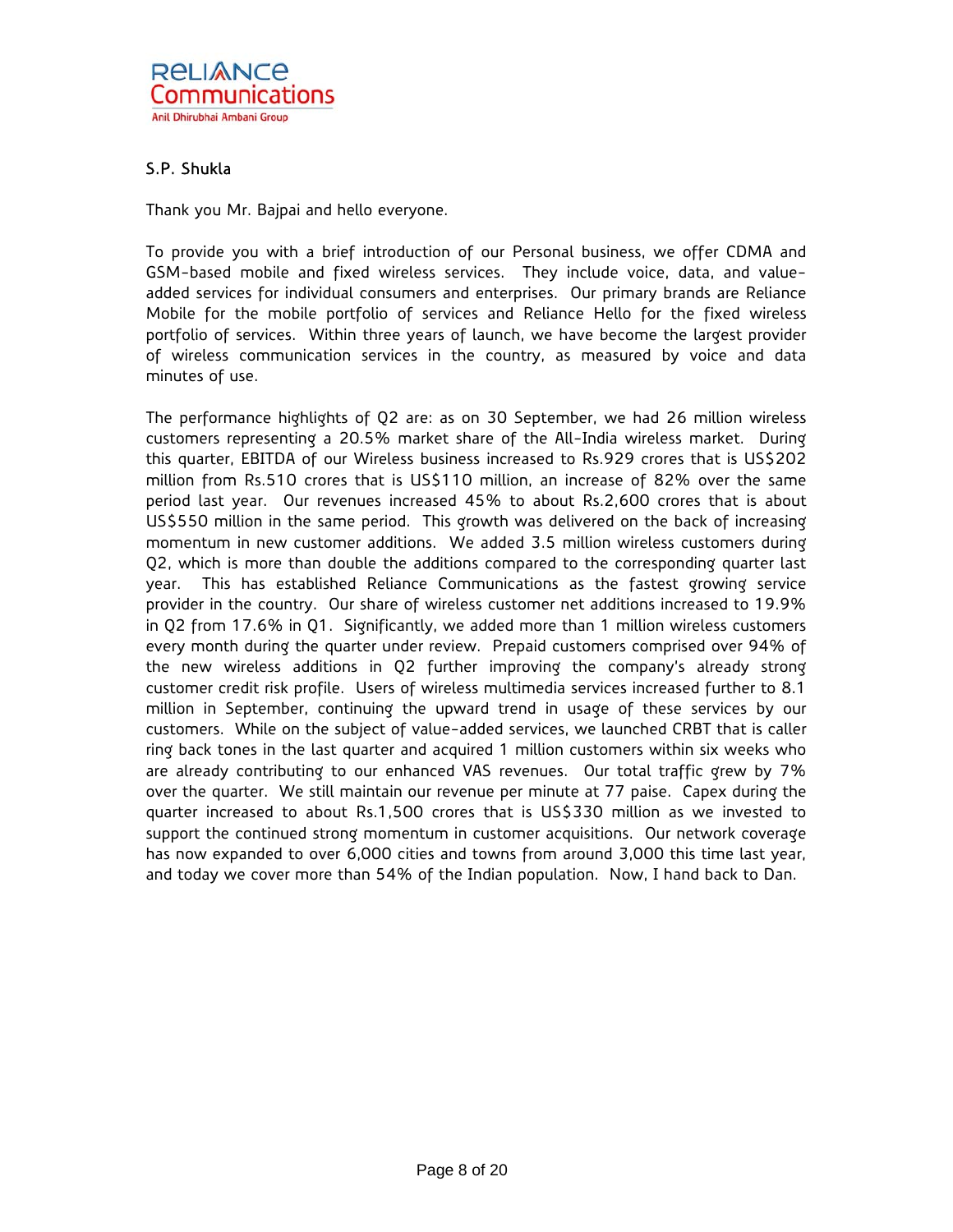## Dan Newman

Thank you, Prakash. At this point in the call, we will open the floor to Q&A. I would like to inform you again that subsequent to this call we will post the quarterly report containing detailed information on our performance on our website and circulate it to analysts and investors. I therefore request that as we have the Chairman and the top management available today, please do focus your questions on strategy and business development, because the investor relations team will always be available to respond to your financial questions off line and after you have seen the quarterly report. So, please can we have the first question?

## **Moderator**

Thank you, sir. At this moment, I would like to hand over to Ameena to conduct the Q&A for the international bridge. Thank you, and over to Ameena.

## **Moderator**

Thank you, Pratibha. We will now begin the question and answer session for participants connected to the international bridge. Please press 01 to ask a question. The first question is from Mr. Henry Cobbe from Thames River; go ahead.

## Henry Cobbe

Hi, there. Thanks very much for the conference call and congratulations on the results. My question is - I want to focus just on the broadband and on the data segments. How big a market is it, the size of the market for corporate data services, what percent of share do you think you have at the moment and how fast is it growing? And second perhaps on the broadband revenues, how much of that is actual retail broadband revenue? And third question, could you give some direction on the capex for this year and next year? Given the substantial growth we are seeing in subscribers, it will give confidence to know what your capex estimates are? And, lastly, just the strategy of CDMA and GSM, what are the issues relating to GSM spectrum, will we be able to get hold of sufficient spectrum in that area, do you intend to target the high-end business customers with GSM offerings?

## Anil Dhirubhai Ambani

Thank you Henry, for all those questions. I will ask Mr. Bajpai to answer your questions on the broadband enterprise and data perspective. Let me take the two questions that you have asked on capex and capex guidance.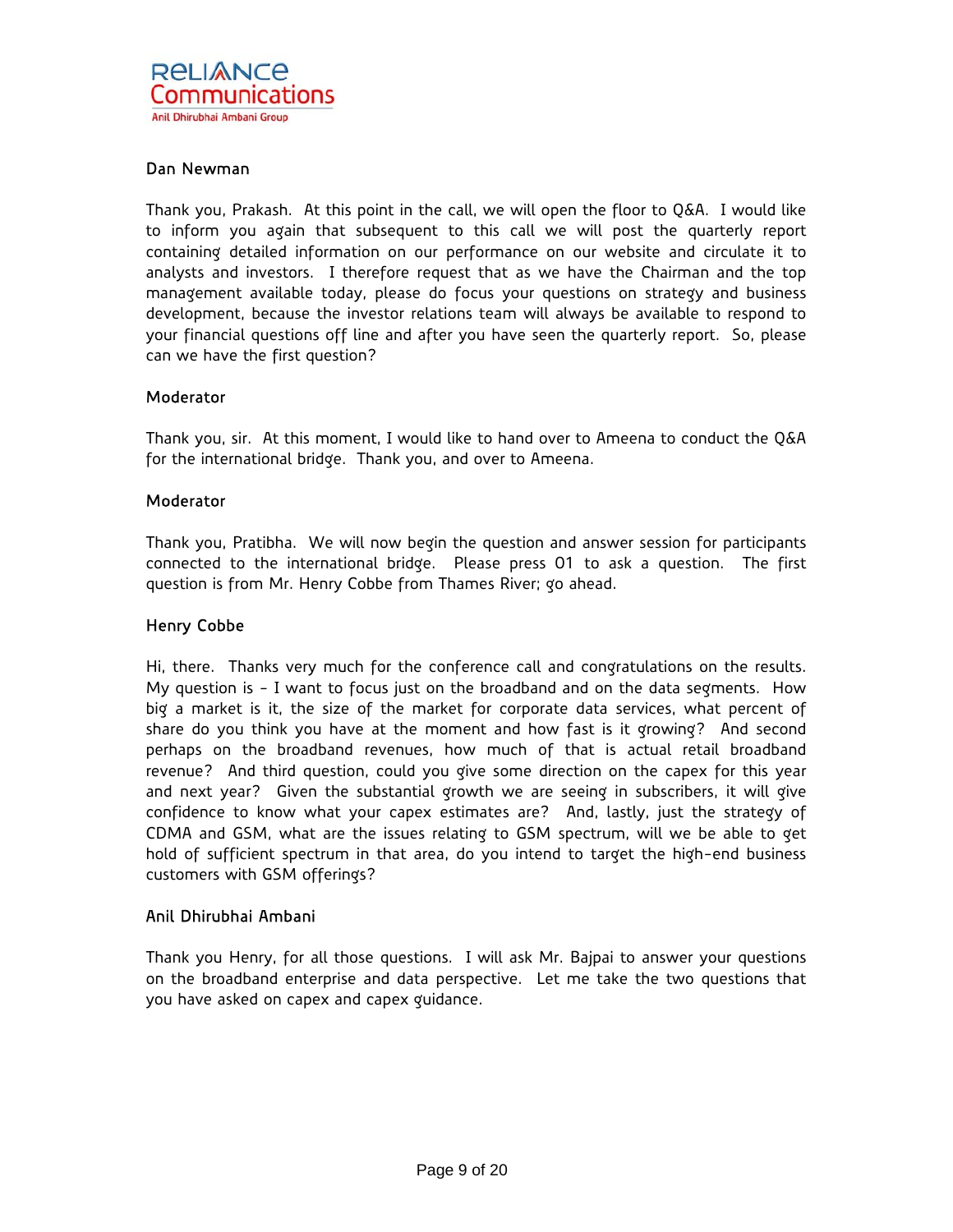

Our capex guidance for the year is pretty much on track at roughly US\$1.5 billion this year. We would post as a part of policy in January of every financial year, the capex number for the next financial year. In January of 2007, I think we should be able to provide you guidance on the next financial year capex.

As far as GSM spectrum is concerned, I am sure you are already familiar that we are already an existing GSM player in a large number of circles, and we have substantially improved our customer base to over 3 million customers recently in GSM and we have expanded our coverage substantially. Also, we have expanded our capacity. So, we will be able to grow our GSM business very rapidly in the coming months. As far as GSM spectrum availability is concerned, it is an industry wide requirement to support the growth of the Indian market and if the target of 500 million is to be achieved, one of the only requirements that the Government of India and the Department of Telecom can really do is to provide spectrum. We are expecting shortly, roughly 20 MHz of spectrum to be released for GSM so that the industry can move to its next level of growth. And then over the next 12 to 18 months, I believe there will be release of even more spectrum so that we can fuel the growth of the wireless and the mobility businesses. Now, I will just turn to Prakash to talk about broadband.

## Prakash Bajpai

Relative to the enterprise market segments, we recognize them in two parts; one is the top and the organized part of the industry which is the top corporates and the larger companies, and the second is the small enterprises that are just scattered all over. Talking about the top corporates, the assessment is around US\$1 billion at this time which is their spend on data and IT telecom services. The small enterprise segment would be larger in size but broadband services are yet to be consumed in a meaningful way there because of the lack of availability of infrastructure. So that is about the size of the corporate market, but this is a very under-serviced segment and therefore together with the business need, it is growing at a very fast pace of around 40% CAGR every year and we believe that this is a very good segment to be in, and where we have leadership position. We will also begin to focus on the small and medium enterprise segment which is scattered over about 100 cities and that is the way forward for us.

## Henry Cobbe

Do you expect the broadband revenue to grow in line with the market at 40% per annum?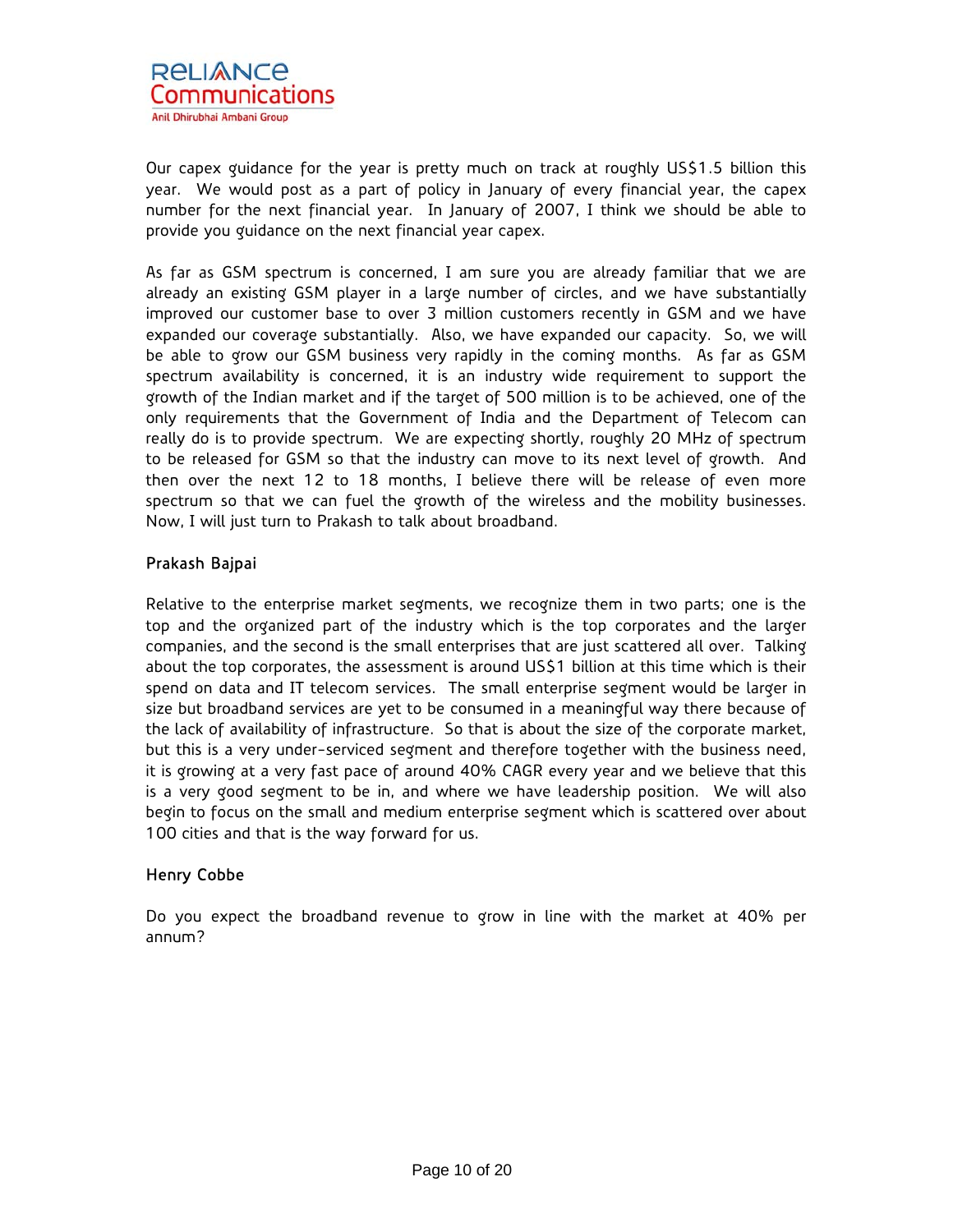## Prakash Bajpai

Yes, that is the way the market will expand and certainly we will have our fair share of the market. Talking about retail broadband, which is the other question that you had asked about the home segment. Again, it is something to do with the availability of broadband infrastructure. At this time, India is quite poor in its broadband infrastructure availability with penetration being less than 0.2%. Everyone wants this penetration to go up at a very fast space. So, there will be gradual proliferation of broadband infrastructure capability in the country as more homes get connected with broadband. There will be services like digital home and IPTV services which should become popular. So, at this time, this market is primarily telephone and dial up internet service.

## Moderator

Thank you. Next I have Suresh Mahadevan from UBS.

## Suresh Mahadevan

Good afternoon. Thanks a lot for the call. I have three questions. First of all, I wanted to understand - your wireless growth does not seem to be as high as your competitor which also reported results a few days ago. They reported 16% quarter on quarter growth. From your financial disclosure I can see a 6% quarter on quarter growth. So, I just wanted to hear from Mr. Shukla how it is going to develop in the future quarters; that is number one. The second question I want to understand is that obviously there has been a lot of positive news flow, positive data points coming out of Indian mobile. I want to understand from Mr. Anil Ambani what he sees as some of the risks specifically for the industry as well as for Reliance Communications; that is question number two. And finally, a quick question for Mr. Bajpai on broadband margins. The broadband margin seemed to be pretty rock solid at around 44%. So, I was just wondering - obviously, we have been seeing a lot of growth in this business - how sustainable is the 44% plus margin going into the coming quarters and coming years? Thanks a lot.

## S.P. Shukla

This is Prakash Shukla. We are focusing on revenue growth through more than one initiative. First and foremost is the additional focus on getting our value-added services to grow. As I mentioned earlier, towards the end of the last quarter we had launched CRBT which is our caller ring back tones. There has been a phenomenal uptake of this service. Within a few weeks of launch, we crossed one million subscribers who have opted to subscribe to this service and we still have 25 million customers to go who can use this service among the existing subscriber base. Services like this provide tremendous upside to our revenues and this is what we will be focusing on.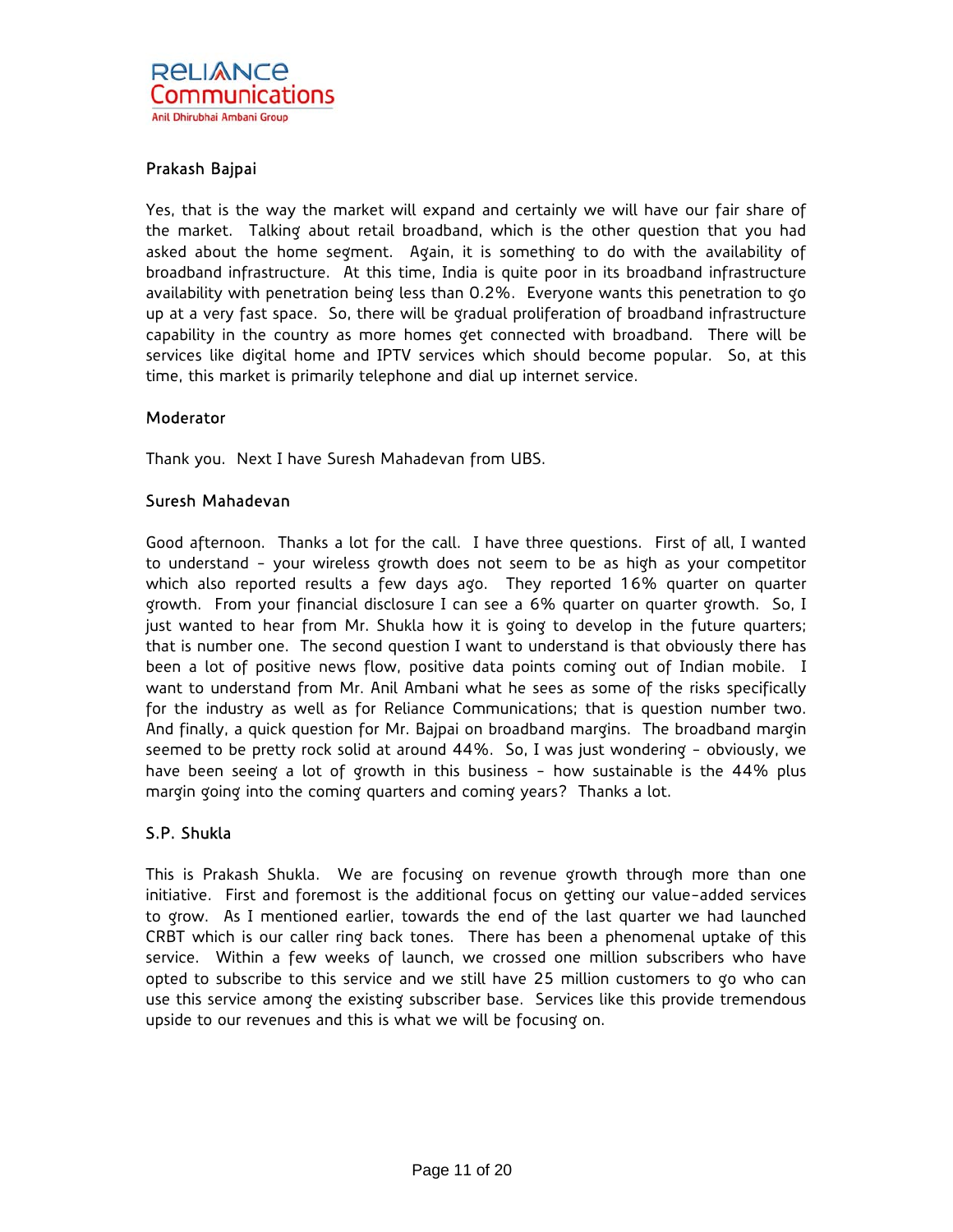

Second focus which is coming is - as you are aware we have had, in the industry as a whole, a large number of customers who initially came in through what we call incoming plans whether life time, or two years, or one year. All these customers begin by taking a subscription and then their revenue usage grows over a period of time. This is very similar to what we have had in the past - people when buying a VCR thought that they will watch one movie in a week or every alternate week, and they ended up watching a movie every day. So, these customers – and we are already seeing that their usage has started increasing on a regular basis - provide us another up tick. Results of these have been very encouraging and we are looking forward to accelerating revenue growth in the quarters to come. I would hand over to Mr. Bajpai to answer your next question.

## Prakash Bajpai

To talk about the sustainability of margins, the question that was asked relative to the enterprise broadband segment, let us see where it is coming from. The corporate broadband service demand is related to increasing IT-led automation to improve productivity and operational excellence in all sectors of businesses and economy and particularly in the services sectors like financial services, BPO companies, KPO services. These are remarkable growth sectors in themselves, but they have very stringent requirements on high quality of services and SLA parameters. So, our growth is going to be multi-faceted in all the three segments of the market, the top corporates, the SMEs, and the small enterprise segment, and all the three segments are quite under serviced today. Yet another area of margin expansion and growth is going to come from international data services like IPLC, managed VPN services, and IDC services. These are likely to get a very strong fillip as we commissioned FALCON last month and debottlenecked India. So, with the present low penetration of broadband in India, I have no doubt that it will be a long journey of growth for us.

## Anil Dhirubhai Ambani

In relation to your question on the risks for those in the industry who are participating in this sector like Reliance Communications, I think that clearly India as a country is moving towards a double digit rate of GDP growth as a target and then once we sustain it, any slowing down at the economic level is a risk not only for the telecom industry, but all industries who are participating in the growth story of India. The second one is really a fiscal risk. If there are any fiscal changes either in direct or indirect taxation which can really affect competitiveness. Just let me give an example - if there is an import duty of 5% on mobile phones and if that is changed to 100%, for example, then the cost and the ability of growing the market and getting first time mobile customers in semi-urban and rural locations, would be very very difficult. And the third one would be really regulatory. May it be interconnect, may it be spectrum, or may it be spectrum charges, or how computation of revenues is done - any changes in the definition would be a risk.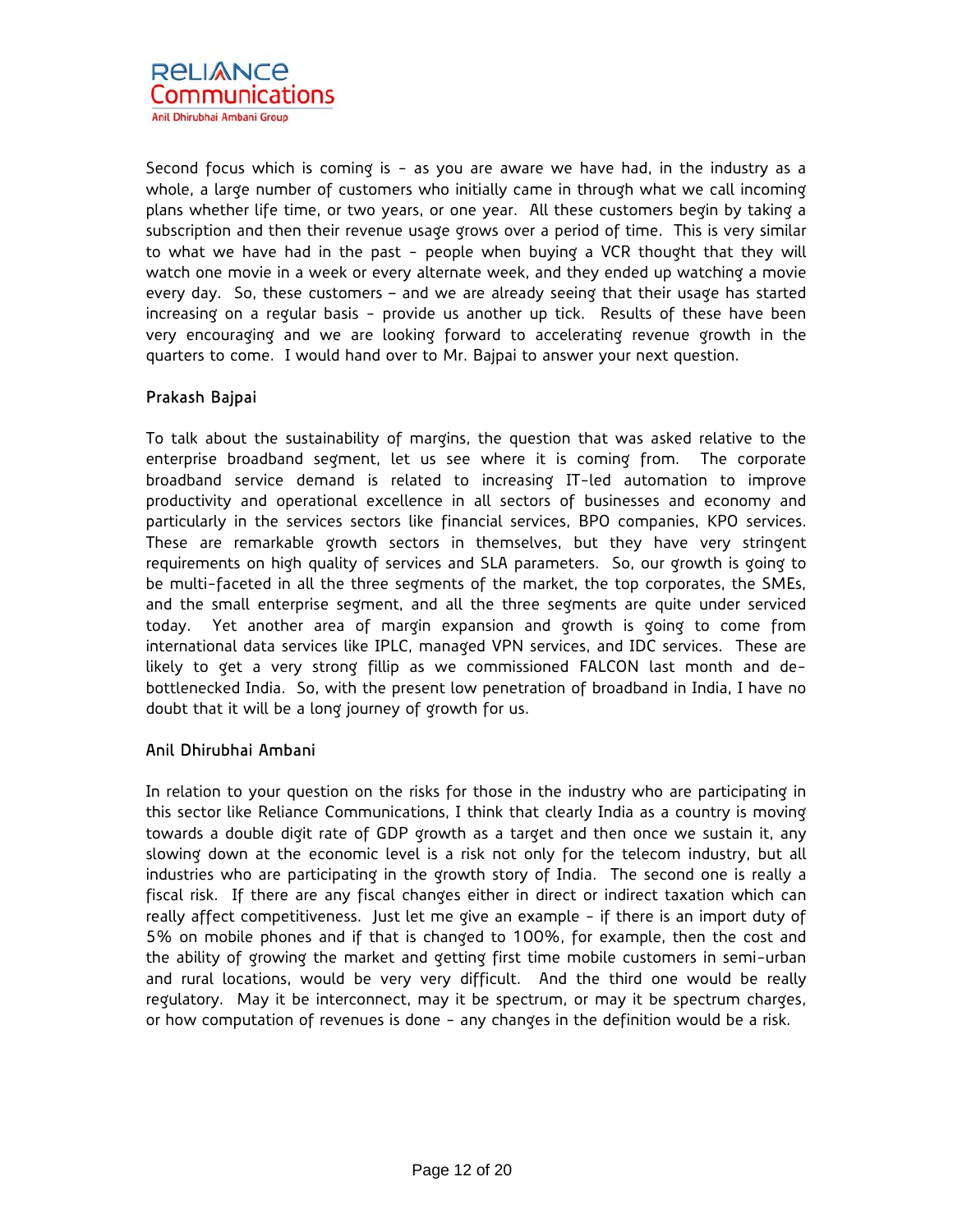I would just summarize it in saying there are country-specific and economic risks, there are fiscal risks, and there are regulatory risks. I do not see - for Reliance Communications and most of the leading operators - I do not see execution as a risk. I think that execution is something that we have adequately displayed and I think it is completely sustainable. Thank you.

## Suresh Mahadevan

Thanks a lot.

## **Moderator**

Thank you. Next I have Mr. Tien Doe from GIC.

## Tien Doe

Has Qualcomm softened their stance or have they come back to talk to you about reducing the royalty payments etc or is their stance still hard-line as before. The second question is about your aspirations for your operations outside of India – are there any acquisitions or organic expansion opportunities on the horizon in the next couple of years around submarine cables or wireless, or do you think the opportunity in India is the one to concentrate on?

## Anil Dhirubhai Ambani

Tien, I think that your first question, which we could hear partly, was regarding Qualcomm and royalties, am I right?

## Tien Doe

Yes, that is right. Have they softened their stance or are they still as hard-line as before?

## Anil Dhirubhai Ambani

I wish they had softened their stance. They remain tough as steel and it is really hampering our competitiveness and hampering our ability. So, what you are seeing in terms of our economic performance, even in the second quarter is in spite of Qualcomm. As far as your second question, in terms of aspirations outside India, may it be submarine cable systems or wireless. You may have seen certain reports that we did make a bid in Kenya. Then somebody decided to bid 50% higher than us, but that is okay with us. As far as we are concerned, we are committed to economics and profitable investment opportunities. Selective internationalization of our businesses will continue to receive focus and attention may it be driven by FLAG, like the recent completion of the FALCON project, or may it be by wireless opportunities in different parts of the world.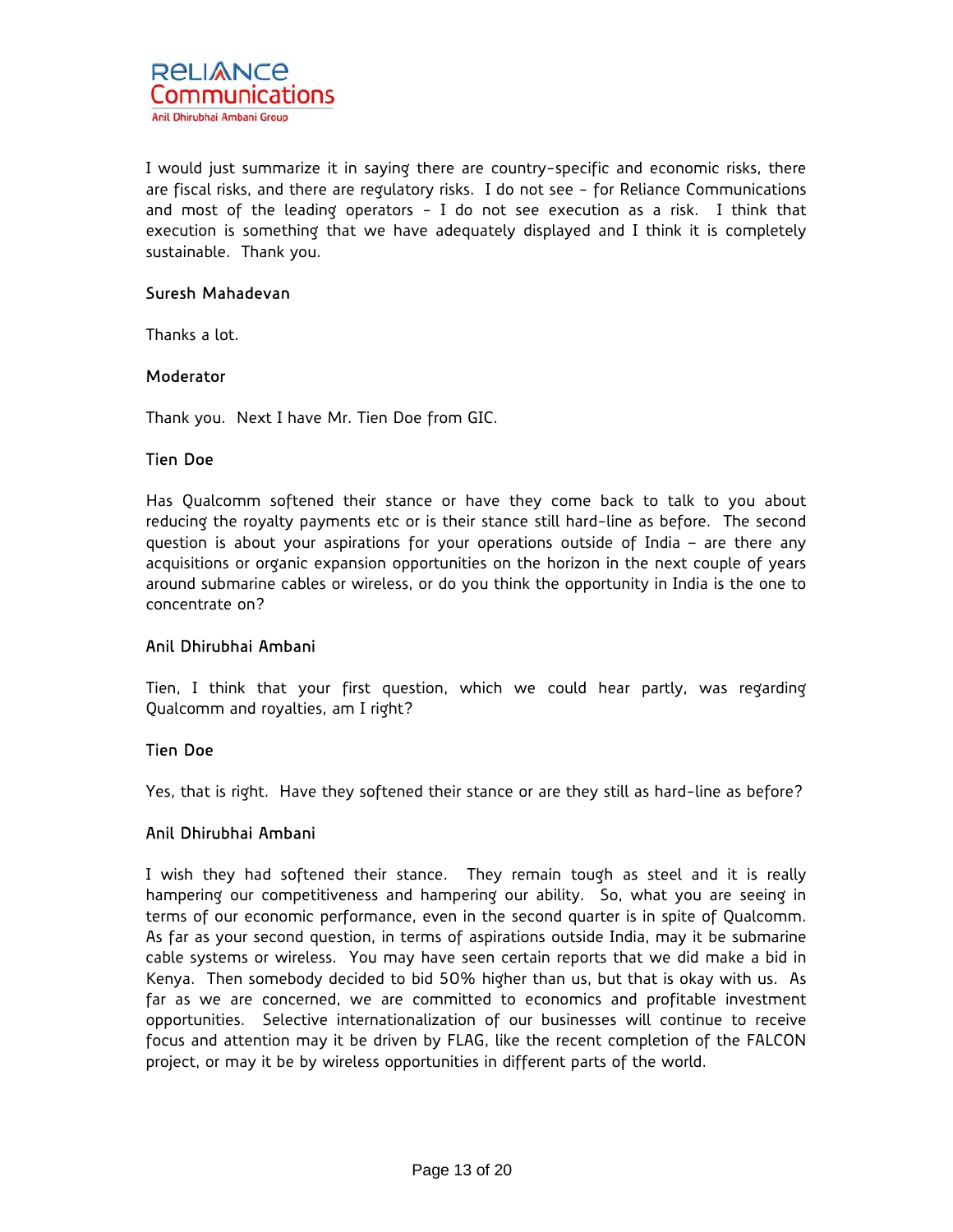

## Tien Doe

Okay, bye, bye. Thank you very much.

### **Moderator**

We will move to questions from the India Bridge. Participants connected to the India Bridge, may please press \*1 if you wish to ask a question. On pressing \*1 participants will get a chance to present their questions on a first-in-line basis. Participants are requested to kindly use only handsets while asking a question. To ask a question, please press \*1 now. Next question comes from the line of Mr. Vinay Jaising of JM Morgan Stanley.

## Vinay Jaising

Hi, this is Vinay Jaising from JM Morgan Stanley. Two quick questions from my side. Firstly, if you are looking five years forward, we understand broadband and global businesses will be growing faster. What can we expect as, let us say, a revenue mix or an EBITDA mix for the company? Secondly, assuming we get the spectrum in the next six months, what would be the advantages, both on the capex and opex front, assuming incremental capex in the wireless business would go into the GSM business. Obviously, the cost advantage in terms of the cost per minute has been extremely low for Reliance Communications, being largely CDMA-centric. Would that change or would that improve or worsen? Thank you.

## Anil Dhirubhai Ambani

Vinay, I wish I was Nostradamus and could predict five years from now. As I said in my opening comments, this company is under one-year old after being listed, but let me take a crack at trying to predict. I strongly believe that roughly 40% to 50% of our business would come from wireless and mobility, and a good 25% each would come from our Global and from our Enterprise businesses. That is the potential mix. If you look at our EBITDA breakdown, it is roughly in the same pattern. So hopefully it will track that and as we introduce more services, which are potentially consumer driven services, I think that the potentiality of those EBITDA margins increasing is much better.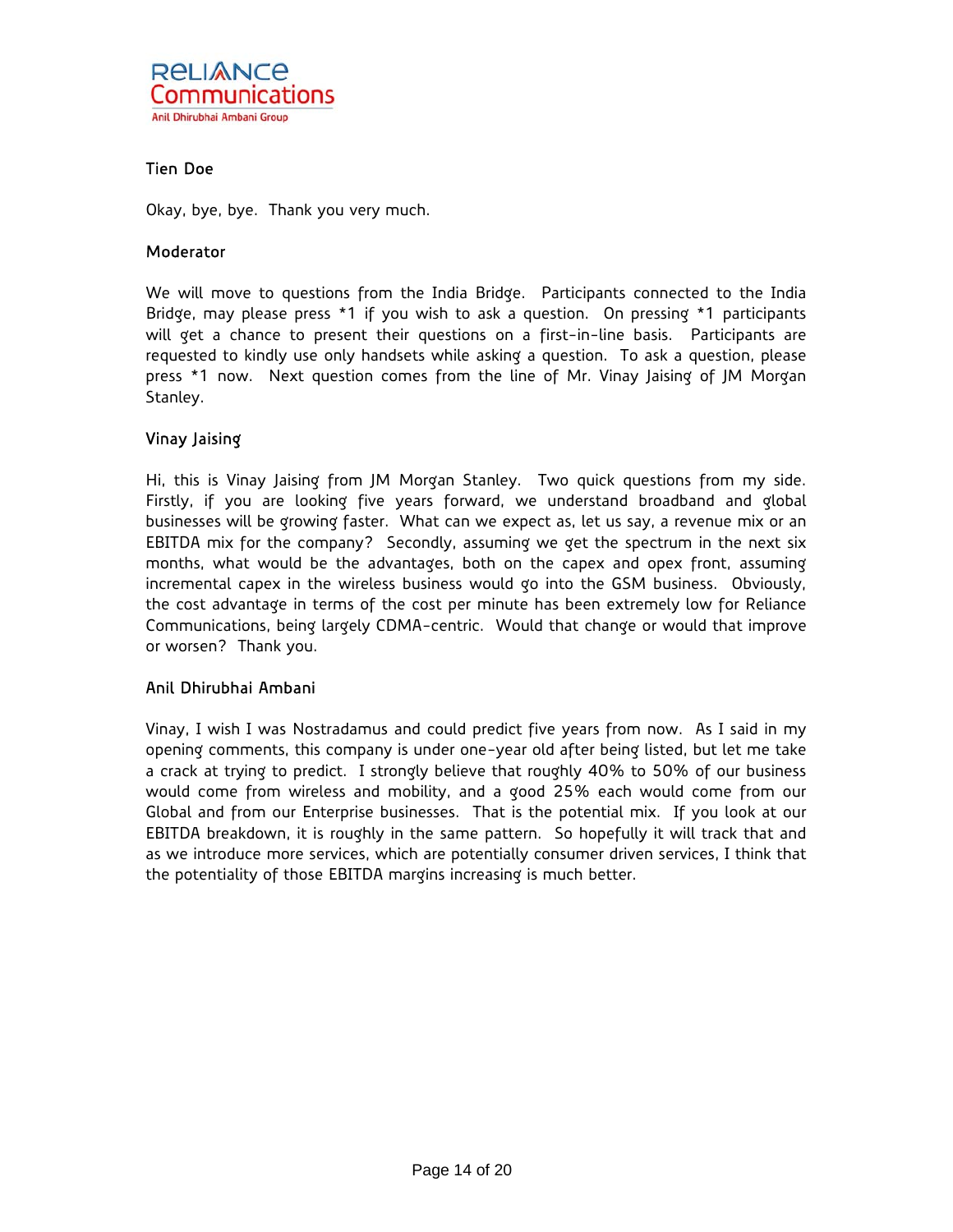

To come to your question on GSM and CDMA and capex, I think that I have to remind you that we are a GSM player already, we are a CDMA player already, we are the most profitable GSM company in India compared to anybody else and our own view is that the capex guidance would not materially change going forward whether we are implementing CDMA or GSM. And just a pointer in that direction is that you may have read recent reports of the various agreements that we have signed on co-location and on sharing passive infrastructure with other operators. Now, those are our effective strategies that could be more cost efficient, make us more competitive, and enhance our ability to enter the market at very quick turnaround times and maintain, sustain, retain, and enhance our market shares going forward.

## Vinay Jaising

Thank you sir.

#### **Moderator**

Thank you very much sir. Next question comes from the line of Mr. Shubham Majumder of Macquarie Securities.

#### Shubham Majumder

Hello. I have a few questions for the management. Firstly, in the view of the management, for the mobile business, what is the key matrix to look at in terms of measuring the effectiveness and profitability and sustainable returns for the business? How much importance would you give to ARPU in the overall scheme of things? Or are you going to focus on the permanent economics of the mobile business as such?

## Anil Dhirubhai Ambani

Shubham, you want to give us all three questions, or is that it?

#### Shubham Majumder

The other question I had was - what is the management's take on the 3G recommendations of TRAI? What is the reaction on the reserve prices for the bids that have been set? And what would be the approach of Reliance Communications for the 3G bidding, what are the spectrum bands you would ideally like to pitch in, certain thoughts regarding that.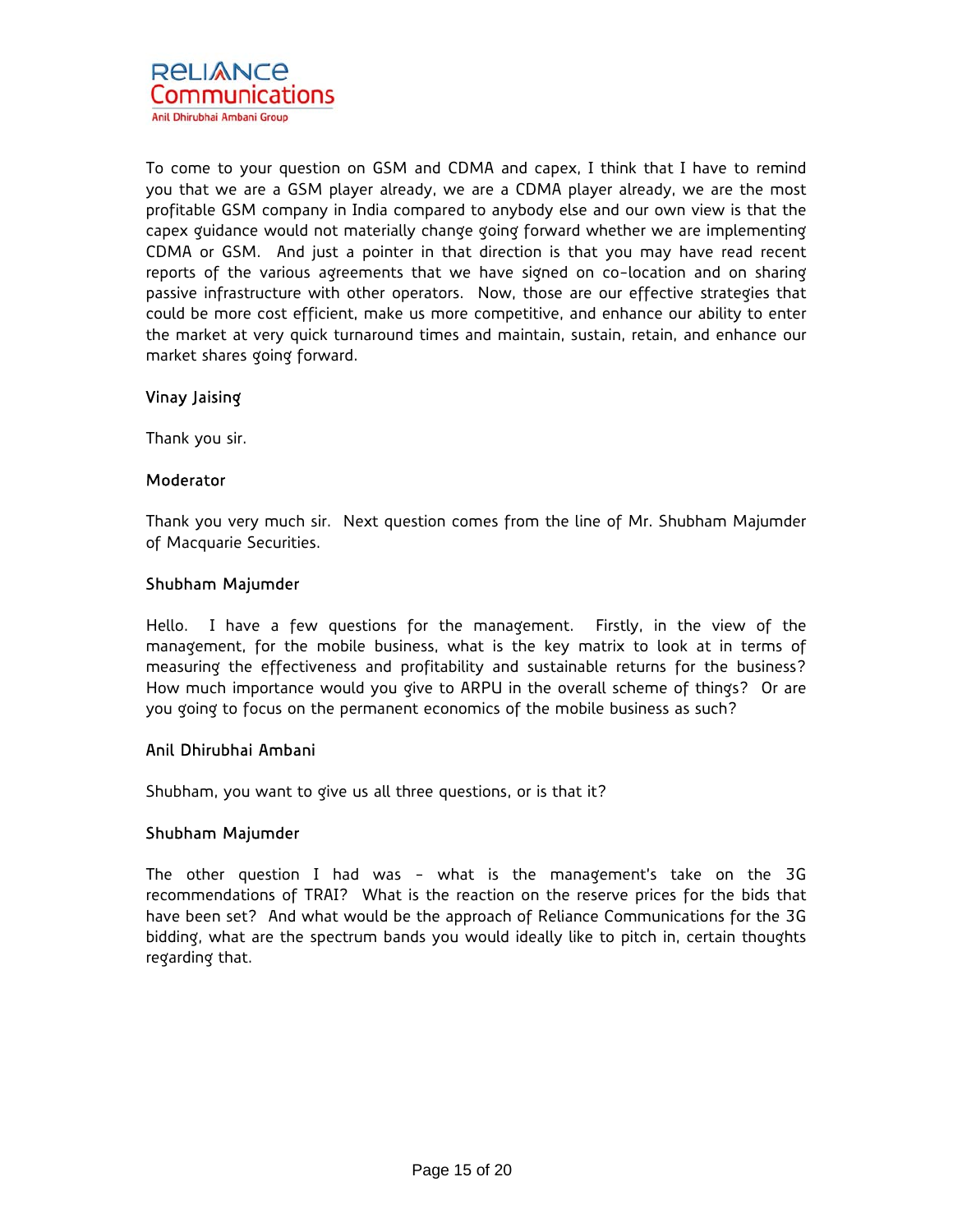And on the third issue is, what is the kind of sustainable revenue growth on a year on year basis in wireless business that we foresee over the next two to three years? Would the company aggressively go for higher ARPU customers, meaning it is a trade-off really; so some thoughts with regard to how would you balance marketing and subscriber acquisition costs and how do you balance the revenue target achievement?

## Anil Dhirubhai Ambani

I think that you first question and the last are really interconnected. As the Indian industry grows from 125 million mobile customers to 500 million in the next four to five years, you are going to find a large portion of this growth coming in from the first time users of phone services, coming from smaller towns and cities and smaller villages, etc., on a nation-wide basis. This will definitely bring down the overall ARPU for the industry. The good matrix that you asked - that is how we should monitor, I think - is really on what sort of realization per minute we are having. Also, what we have seen is what is really happening to minutes of use by customers or how is that changing. So, I think those are the three or four dynamics that we would like to focus in on - that is ARPU, minutes of use, and RPM. At the same time, as more and more customers subscribe to value-added services, and as Mr. Shukla mentioned for example, that within weeks of launching a new value-added service, we had one million customers coming to our subscription base, which ultimately drives future revenue. Also, I think that when we start looking at growth, the potentially higher growth is going to come from what we describe under telecom jargon as C category circles because they have the lowest tele-density, they have the lowest penetration in any case. I think the industry has to be prepared for some of these challenges in time to come.

As far as the 3G recommendations are concerned, I believe that it will be a very challenging set of principles that will have to be factored in in trying to make a business case that can support these very large investments not only in the license fee but also in the network infrastructure. And when we look at global examples, it is very difficult to see how people have really made money for shareholders from 3G services. When we look at India, India is still very much a 2G market and if voice is the killer application going forward, then I think a very large portion of future growth is going to come from 2G. As far as Reliance is concerned, our own preparation is concerned, we have the ability in Reliance Telecom, which is our GSM company, to exercise our option in terms of 2.1 MHz WCDMA. And in our CDMA business we have the option of either taking a clean slate and going to WCDMA and the other option is of going to EVDO in 800 MHz and in rural areas on 450 MHz. So, we have a pretty wide menu in front of us to choose from and see what is cost efficient, what is capital efficient, which combination ultimately creates shareholder value. But I think it is going to be a really challenging exercise.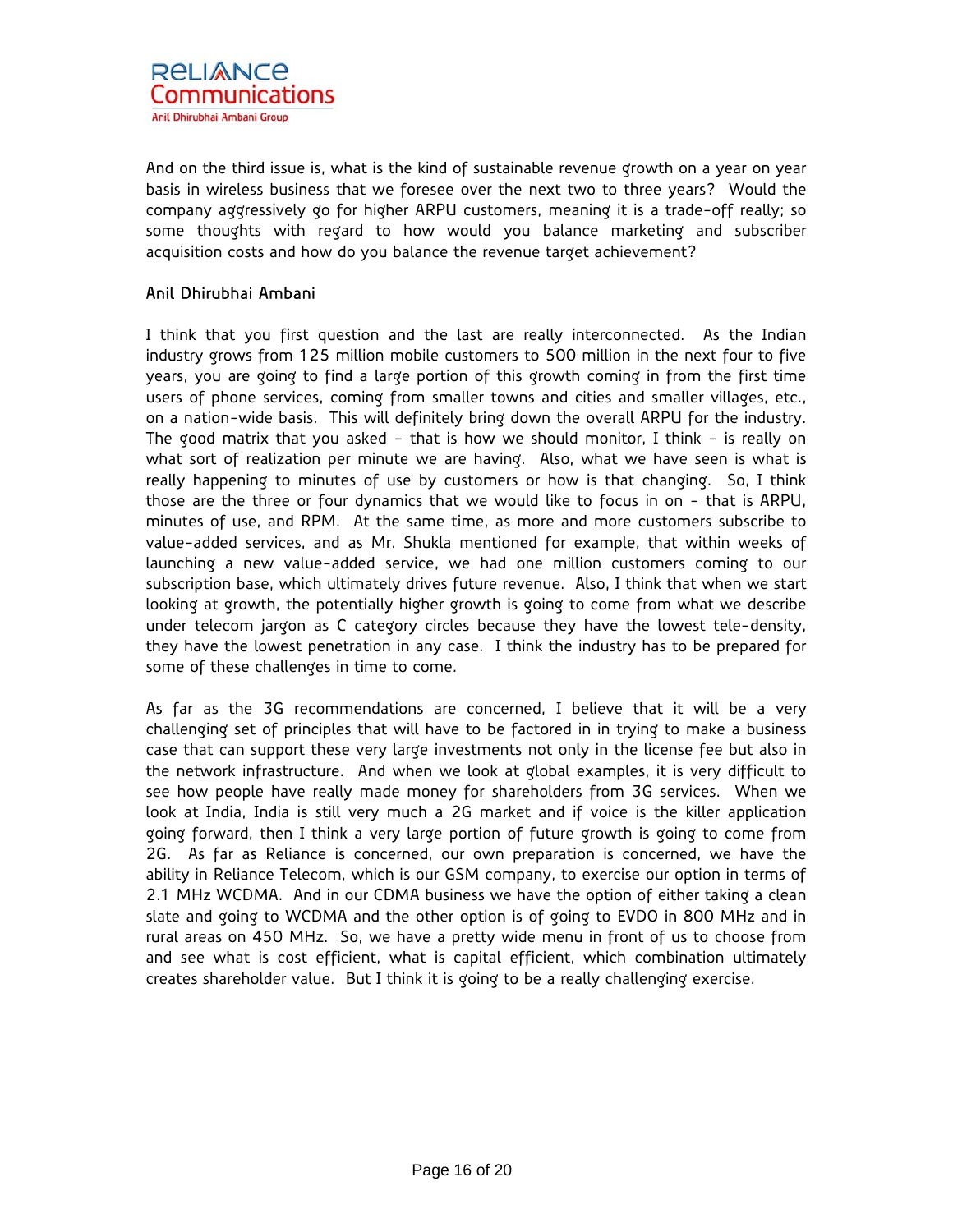

## Shubham Majumder

Anil, thanks for that. Would you go for a pan-India kind of 3G spectrum bidding broadly as the visibility is today?

## Anil Dhirubhai Ambani

I think that when we start looking at the top 110 cities, it becomes nation-wide growth. So, we would be looking at the nation-wide play on 3G and we would also be looking at a nation-wide play as and when the recommendations are through on WiMax.

## Shubham Majumder

And just a very quick second take on your reply on the ARPU and the matrix in the business.

#### Dan Newman

Shubham, can I interrupt you? The time is limited and I am sure there are some other people who, in the time we have left, would like to ask questions. Pratibha, can we have the next question.

#### **Moderator**

Sure sir. Next in line, we have a question from Mr. Chetan Sehgal of Templeton Emerging Market.

## Chetan Sehgal

This question is for Mr. Ambani. Given the fact that now you are running a group with several companies, do Reliance Communications shareholders actually benefit from the other activities? And especially with regard to the proposed DTH launch as well.

#### Anil Dhirubhai Ambani

I think, Chetan, just for clarity, the DTH business, subject to regulatory approvals, will be embedded in Reliance Communications. So, naturally the benefit goes to Reliance Communications shareholders. Second is your question, in terms of across the group are there any synergies. You may have seen one of our recent campaigns is to provide life insurance on a mobile phone. It will be these and similar initiatives going forward which will really bring out group synergies and ultimately be to the benefit of our shareholders.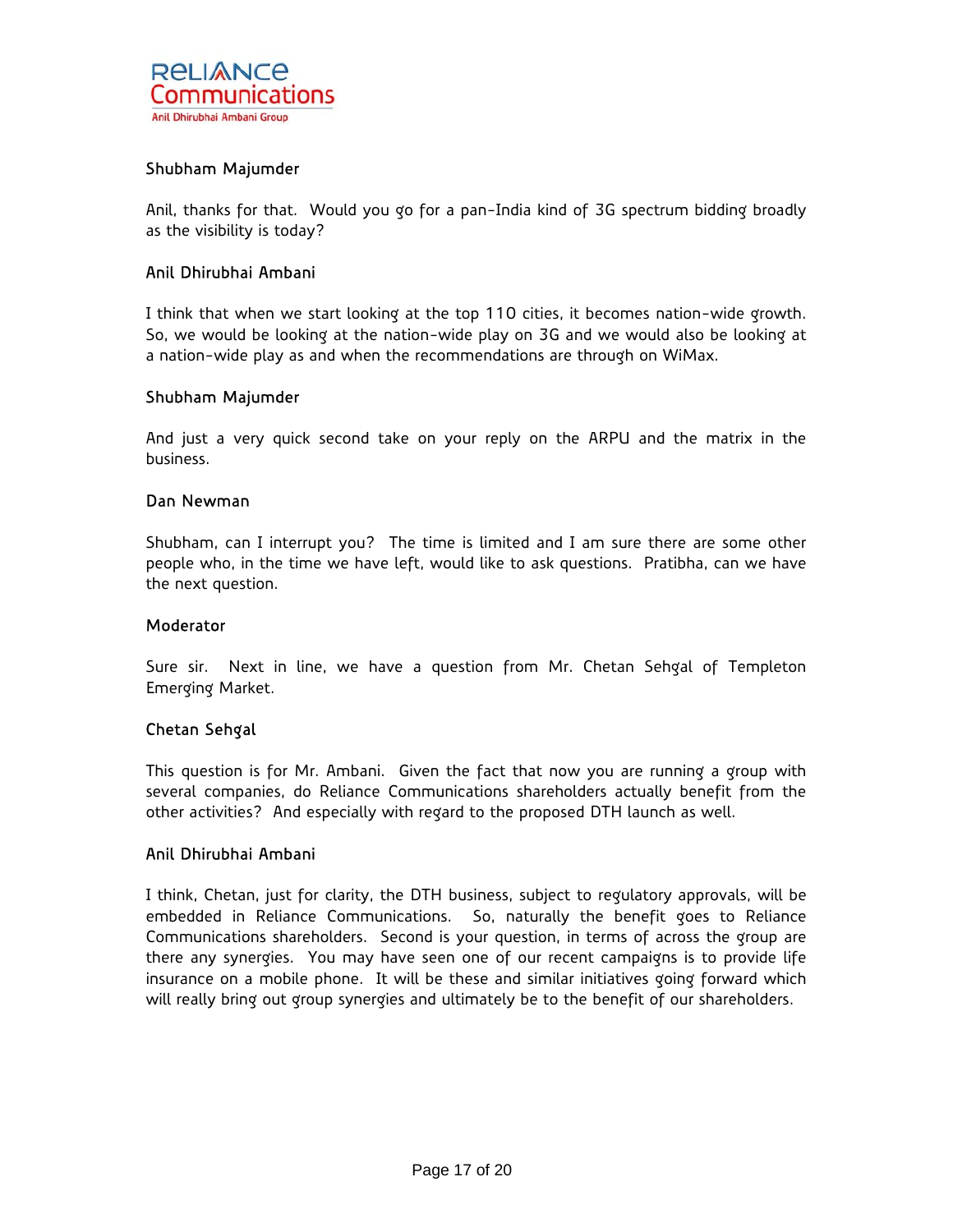

## Chetan Sehgal

Thank you.

#### **Moderator**

Thank you very much sir.

## Anil Dhirubhai Ambani

Pratibha, we will just take two more questions, as the time is near the limit.

#### Moderator

Sure sir. Next, we have Mr. Bajrang Kumar from IDBI Capital.

## Bajrang Kumar

Yes, I have two questions. One is your equity share capital which currently stands at Rs.204 crore shares. I just want to know whether that is inclusive of GDRs that the company has recently issued. You have mentioned that the current debt equity ratio stands at 0.16, is there any future plan for further dilution of equity to fund capex?

## Anil Dhirubhai Ambani

The equity capital of Rs.204 crore is inclusive of all outstanding shares in whatever form, including GDR, and as we talk there are no plans for any issuance of any further equity.

## Bajrang Kumar

Thank you.

#### **Moderator**

Thank you very much sir. Last question comes from the line of Mr. Sanjay Chawla of JPMorgan.

## Sanjay Chawla

Thanks for the call. I have just one question. If you could throw some colour on the infrastructure sharing deals that Mr. Ambani mentioned, specially with regard to the scope in terms of geographies, number of circles, existing sites, new sites, and who are the operators that have agreed to this sort of sharing of infrastructure?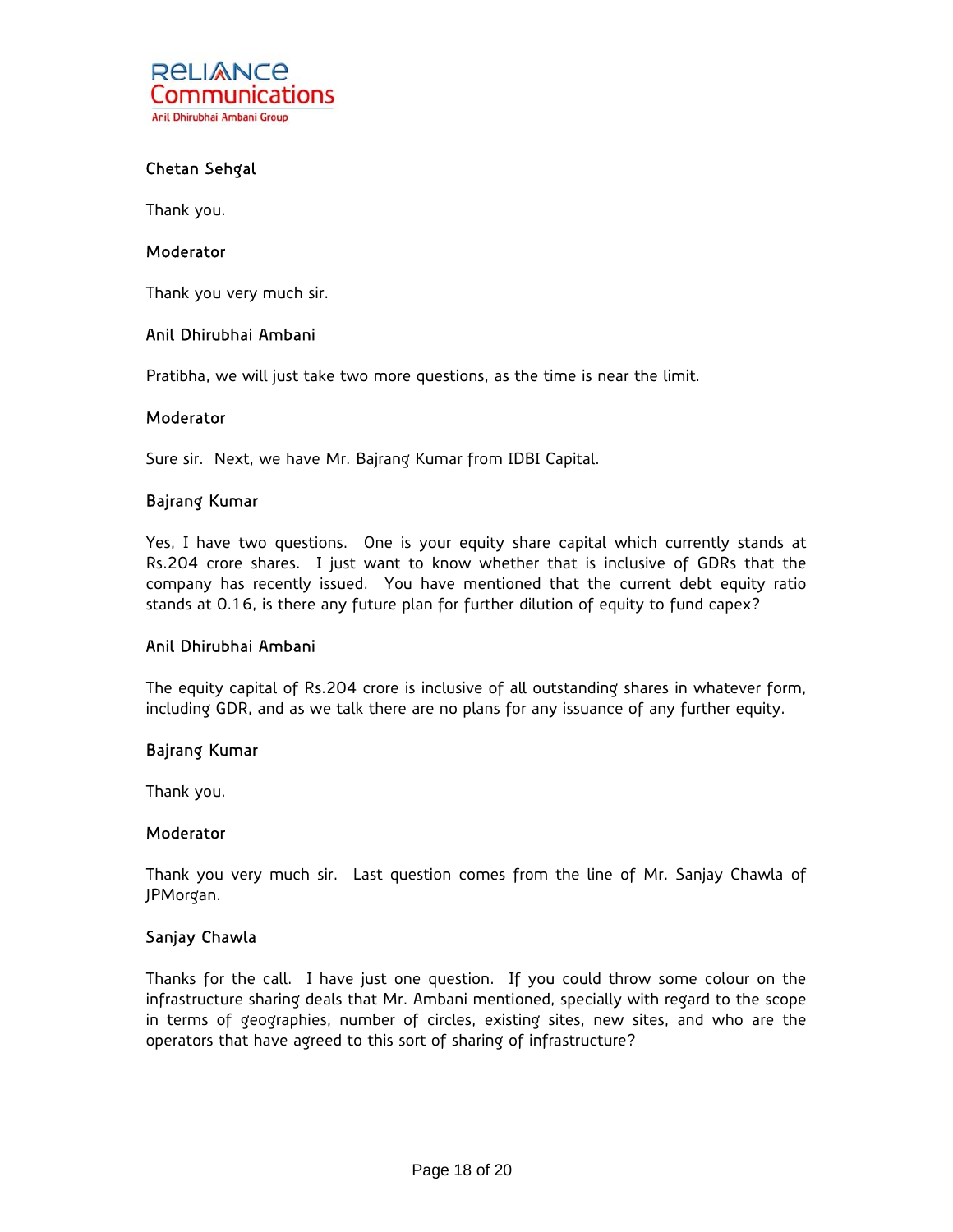## Anil Dhirubhai Ambani

Yes, I think that when we start looking at infrastructure sharing, this is industry wide. As far as we are concerned, we have already signed agreements with Hutch, with BPL, and are in the process of agreeing with nearly all the other operators very shortly. So, I think, these are primarily driven by co-location agreements whereby we allow people on our towers and in turn we get their towers in terms of locating our electronics and vice versa. If they do not need our towers, then they would just host it on their towers. So, these are pretty much standard patterns of infrastructure sharing transactions that are widely known globally and this is now also being practiced widely in India.

## Sanjay Chawla

Just a follow up. Do the agreements extend to the new sites which will be built by Reliance Communications or only the existing sites will be shared.

## Anil Dhirubhai Ambani

I think that the question is going to be always around who wants what sites, or other guest tenants who will come in do not really look at whether they are existing sites or new sites. So, I think they have access to all sites that we are building or we will build and vice versa as far as others are concerned

## Sanjay Chawla

Thank you very much.

## Anil Dhirubhai Ambani

Thank you so much.

#### **Moderator**

Thank you very much sir. At this moment, I would like to hand over the floor back to Mr. Vinay Jaising of JM Morgan Stanley for final remarks.

## Vinay Jaising

Thank you so much. On behalf of all the participants and JM Morgan Stanley, I would like to thank the management of Reliance Communications for taking this time to be with us on the call today. Thank you again.